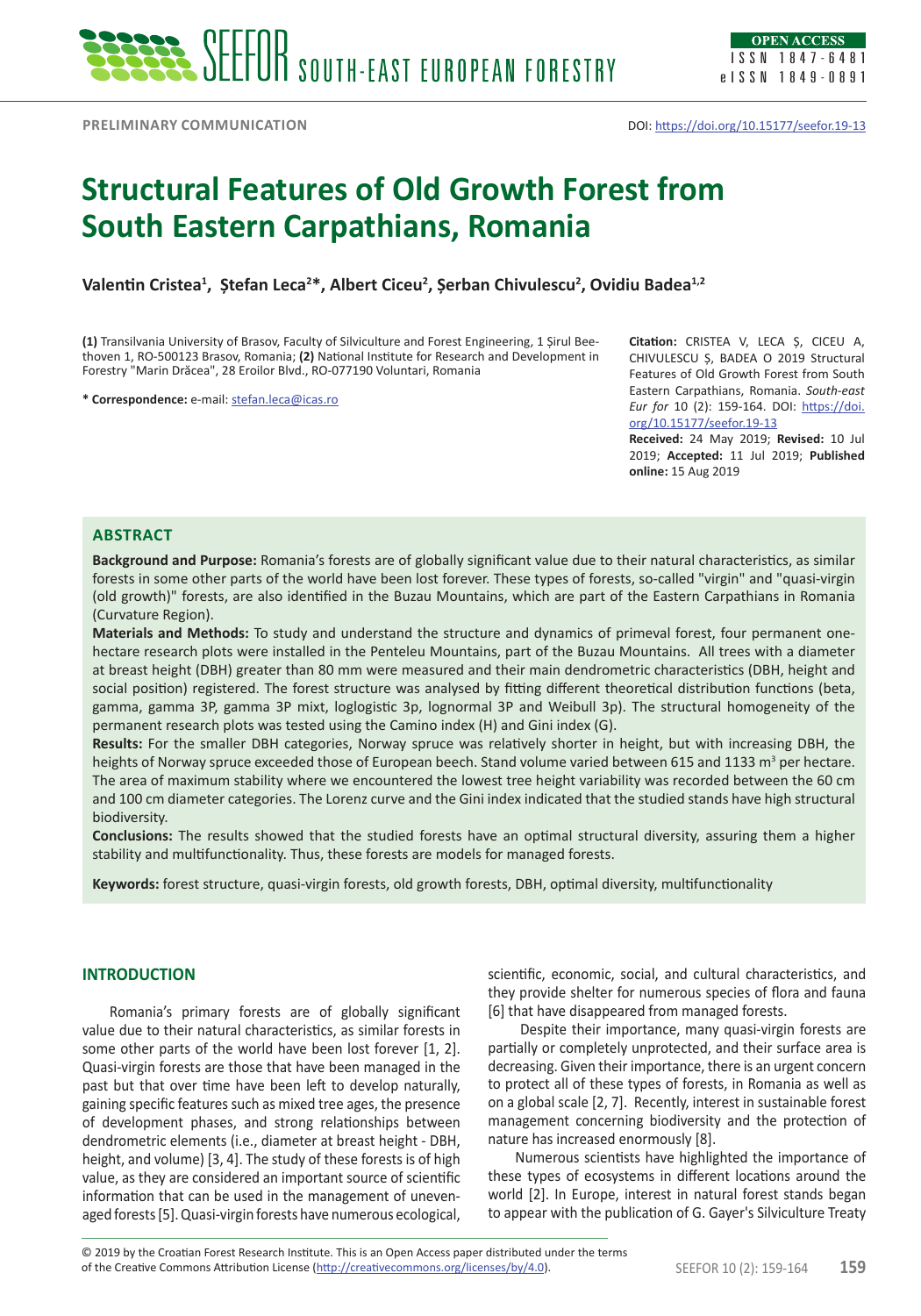(1878), in which he proposed respecting natural laws in forest development. After World War II, Leibundgut carried out multiple studies in natural forest stands [9-11], promoting the importance of these special ecosystems at the International Union of Forest Research Organizations (IUFRO). In 1971, IUFRO established a research group focused on studying natural forest stands and, taking into account the remarkable results and work done by Leibundgut, appointed him chairman of this scientific group [12]. In the period from 1995- 1999, research was carried out within the secular forest stands situated in the boreal area of the Scandinavian Peninsula and in the northern European region of Russia, which exhibited the dangers of forest loss due to excessive logging [13]. Other studies of this kind were carried out in the Perućica Forest Reserve in the territory of Bosnia and Herzegovina; that work concluded that these natural forests are clearly superior in terms of biodiversity and structure compared to managed forests [14]. In 2000, a research area of 10 hectares was installed in the Uholka-Shyrokyi Luh Reserve (total area of the reserve is 15,974 ha, of which approx. 9,000 ha are considered virgin beech forests) located in the Transcarpathian region of Ukraine [15]. The naturalness, uniqueness, and the high level of biodiversity of these forests have attracted the attention of politicians and led to changes in the legislative framework in order to better protect them [12]. In Croatia, laws adopted for the protection and maintenance of natural forests date back to the 18th century [16]. In Romania, quasi-virgin forests have been protected by modifying the legal framework [17]. The aim of this paper is to emphasize the structural characteristics and very high structural diversity of quasi-virgin forests located in the Curvature Carpathians region (Romania) and to highlight the knowledge of their special structural features. The results of research on primary forests are extremely valuable for developing sustainable forest management practices.

# **MATERIALS AND METHODS**

Four permanent research plots (Plots A, B, C and D) were established in the Penteleu Mountains in the Curvature Carpathians Region, Romania (Figure 1).

The forest stands where the permanent research plots were located have not been influenced by human activity for a very long time, according to the criteria for identifying quasi-virgin forests [17, 18]. The permanent research plots were established during the period 2015-2018 and have dimensions of 100×100 m (1 ha). The perimeter of each plot was delineated using a Global Positioning System (GPS). All trees in each permanent research plot with a DBH>8 cm were inventoried by measuring the DBH and height (H) and establishing the tree's social position in the canopy. Tree height was measured using an ultrasonic hypsometer (Vertex IV) and DBH using a measuring tape. Based on the field inventory of the forest stands, their structural characteristics were processed and analysed. First the DBH distribution was analysed, then the structural biodiversity of the studied forest stands. It has been established that in the absence of human intervention, natural dynamics lead to very diverse forest stand structures [19, 20]. One of the important aspects of diversity in forests is tree size variability. Gini [21] and Camino [22] are two relevant indices of forest structure based on dispersion estimates of tree size [20]. The structural homogeneity of the studied forest plots was tested using the Camino and Gini indexes, and a graphic representation was made using the Lorenz curve [23]. The Gini coefficient has proven to perform better as an indicator of forest structure than Shannon's diversity index, Simpson or other indices [24]. Therefore, the Gini coefficient is recognised as the best estimator of stand structure based on DBH [25, 26].

The volume of each tree was determined using the following formula:

$$
\log v = b_0 + b_1 \log d + b_2 \log^2 d + b_3 \log h + b_4 \log^2 h
$$
 [27]

where  $b_0$ ,  $b_1$ ,  $b_2$ ,  $b_3$  and  $b_4$  are nationally (Romanian) specific coefficients for each species. The experimental DBH distribution was fitted using different theoretical distribution functions (beta, gamma, gamma 3P, gamma 3P mixt, loglogistic 3p, lognormal 3P and Weibull 3p). To estimate the goodness of fit of the theoretical distributions to the measured DBH values, the χ2 criterion, Kolmogorov Smirnov (KS) [28] and Anderson Darling (AD) [29] statistical tests were used. Analyses were performed using Microsoft Excel Software, Mathwave - EasyFit Distributions, IBM SPSS Statistics, and packages fitdistrplus [30] and mixdist [31] of the software R.

## **RESULTS AND DISCUSSION**

All the permanent research plots exhibited uneven-aged structure, a large number of trees and a high volume per hectare (Table 1).

#### **Fitting of Experimental DBH Distribution Related to Number of Trees**

To identify the best theoretical function to fit the distribution of the collected field data, beta, gamma, gamma

**TABLE 1.** General characteristics of permanent research plots.

| Research<br>Plot | <b>Altitude</b><br>(m) | Area<br>(ha) | Shape  | <b>Stand</b><br>structure | No.<br>of trees per ha | Volume<br>$(m^{-3} \cdot ha^{-1})$ |  |
|------------------|------------------------|--------------|--------|---------------------------|------------------------|------------------------------------|--|
| Plot A           | 1130                   |              | square | uneven - aged             | 612                    | 1133.34                            |  |
| Plot B           | 1100                   |              | square | uneven - aged             | 749                    | 785.44                             |  |
| Plot C           | 1250                   |              | square | uneven - aged             | 522                    | 910.25                             |  |
| Plot D           | 1250                   |              | square | uneven - aged             | 486                    | 615.13                             |  |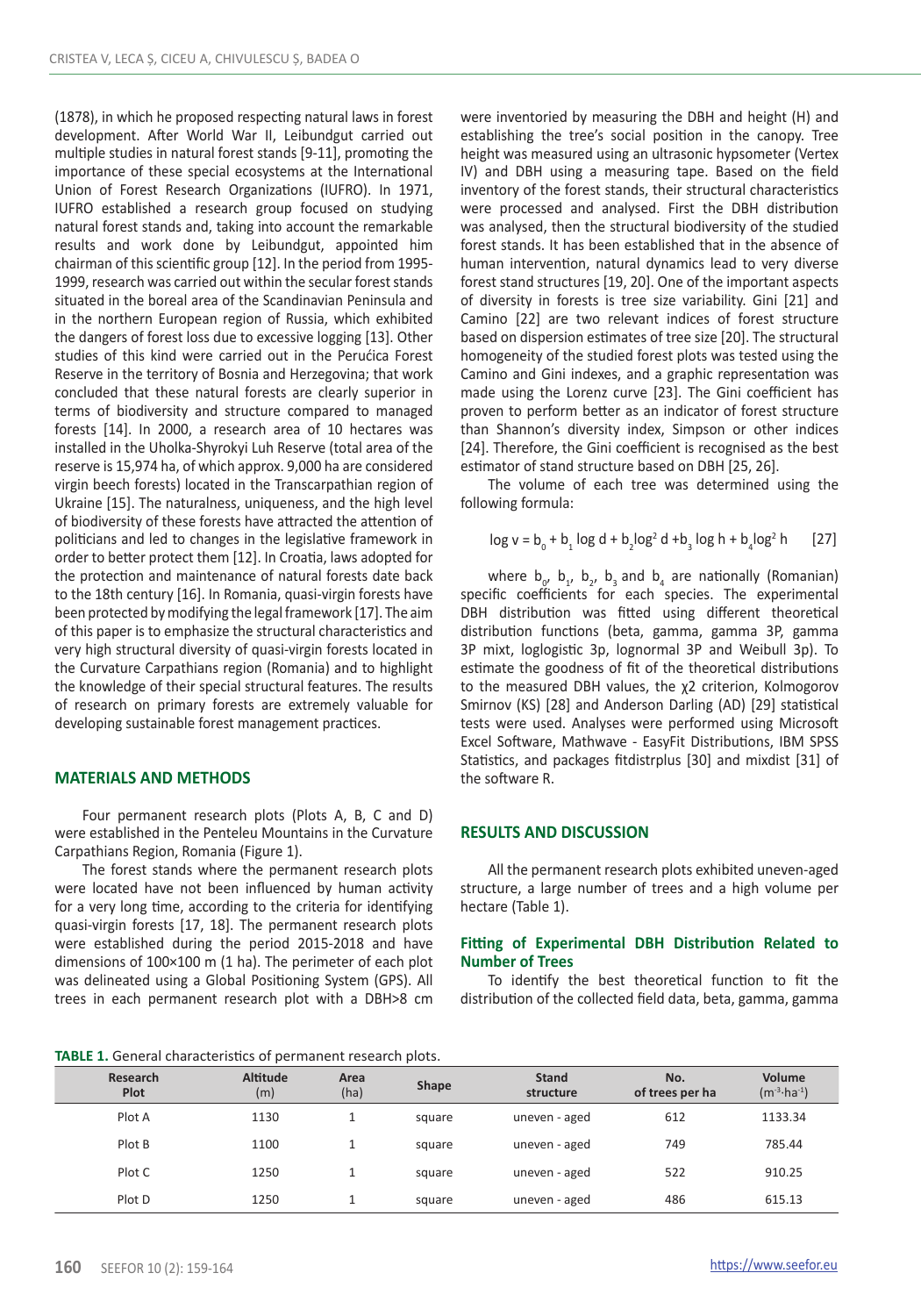

**FIGURE 1.** Research plots location (www. fetch.ro).

3P, gamma 3P mixt, loglogistic 3p, lognormal 3P and Weibull 3p functions were tested (Figure 2). In the case of research plot C, a bimodal experimental distribution was observed. For this particular situation where the forest stand could not be fitted with the studied theoretical functions, a combination of two gamma functions was used. The bimodal distribution is more accentuated in research plot C than in the other plots and is related to the plot's history [32, 33] and events like fire [34], wind disturbance or other biotic and abiotic factors.

The KS test and  $\chi^2$  criterion for goodness of fit for plot A showed no differences between the experimental and theoretical distributions for the lognormal 3P function. The AD test showed no differences between the experimental and theoretical distributions for the Weibull 3P, gamma 3P and lognormal 3P functions. In the case of plot B, all of the goodness of fit tests indicated that the experimental DBH distribution followed the theoretical distributions except for the gamma distribution, where the statistical tests showed significant differences between the experimental and

theoretical distributions. In the case of plot D, the relationship between DBH distribution and number of trees was analysed using the lognormal 3P, gamma 3P and beta functions. None of these theoretical functions adjusted the experimental DBH distribution (Table 2). Using the  $\chi^2$  criterion, in the case of plot C, the theoretical frequencies resulting from the mixed gamma 3P function were significantly different from the experimental distribution (p>0.05) (Table 3). The experimental DBH distribution has a descending form, with the highest numbers of trees in small DBH categories and a shape similar to a reverse "J" [35], which is specific to the structure of quasi-virgin forests. All research plots exhibited high variation in DBH, over 90 cm, an aspect specific to uneven-aged stands [36, 37].

## **Structural Biodiversity Analysis of Studied Forest Stands**

To test the biodiversity of the studied stands, the Gini (G) and Camino (H) indexes were calculated, and for graphical analysis, a Lorenz curve was generated (Figure 3). The Lorenz

**TABLE 2.** Main indicators of theoretical distributions.

| Research<br>plot | <b>Distribution</b> | <b>Kolmogorov Smirnov Test</b> |                              | <b>Anderson Darling Test</b> |                              | χ2 Criterion           |                              |
|------------------|---------------------|--------------------------------|------------------------------|------------------------------|------------------------------|------------------------|------------------------------|
|                  |                     | Experimental<br>values         | <b>Theoretical</b><br>values | Experimental<br>values       | <b>Theoretical</b><br>values | Experimental<br>values | <b>Theoretical</b><br>values |
| Plot A           | Weibull 3p          | 0.06                           | 0.054                        | $2.47*$                      | 2.50                         | 25.76                  | 16.92                        |
|                  | Lognormal 3p        | $0.05*$                        | 0.054                        | $2.05*$                      | 2.50                         | $13.21*$               | 16.92                        |
|                  | Gamma 3p            | 0.06                           | 0.054                        | $2.33*$                      | 2.50                         | 25.17                  | 16.92                        |
| Plot B           | LogLogistic 3p      | $0.04*$                        | 0.049                        | $1.99*$                      | 2.50                         | $8.02*$                | 16.92                        |
|                  | Lognormal 3p        | $0.03*$                        | 0.049                        | $1.38*$                      | 2.50                         | $10.71*$               | 16.92                        |
|                  | Gamma               | 0.15                           | 0.049                        | 22.46                        | 2.50                         | 130.91                 | 16.92                        |
| Plot D           | Lognormal 3p        | 0.07                           | 0.057                        | 5.22                         | 2.50                         | 38.47                  | 16.92                        |
|                  | Beta                | 0.09                           | 0.057                        | 5.74                         | 2.50                         | 48.39                  | 16.92                        |
|                  | Gamma 3p            | 0.09                           | 0.057                        | 5.57                         | 2.50                         | 49.42                  | 16.92                        |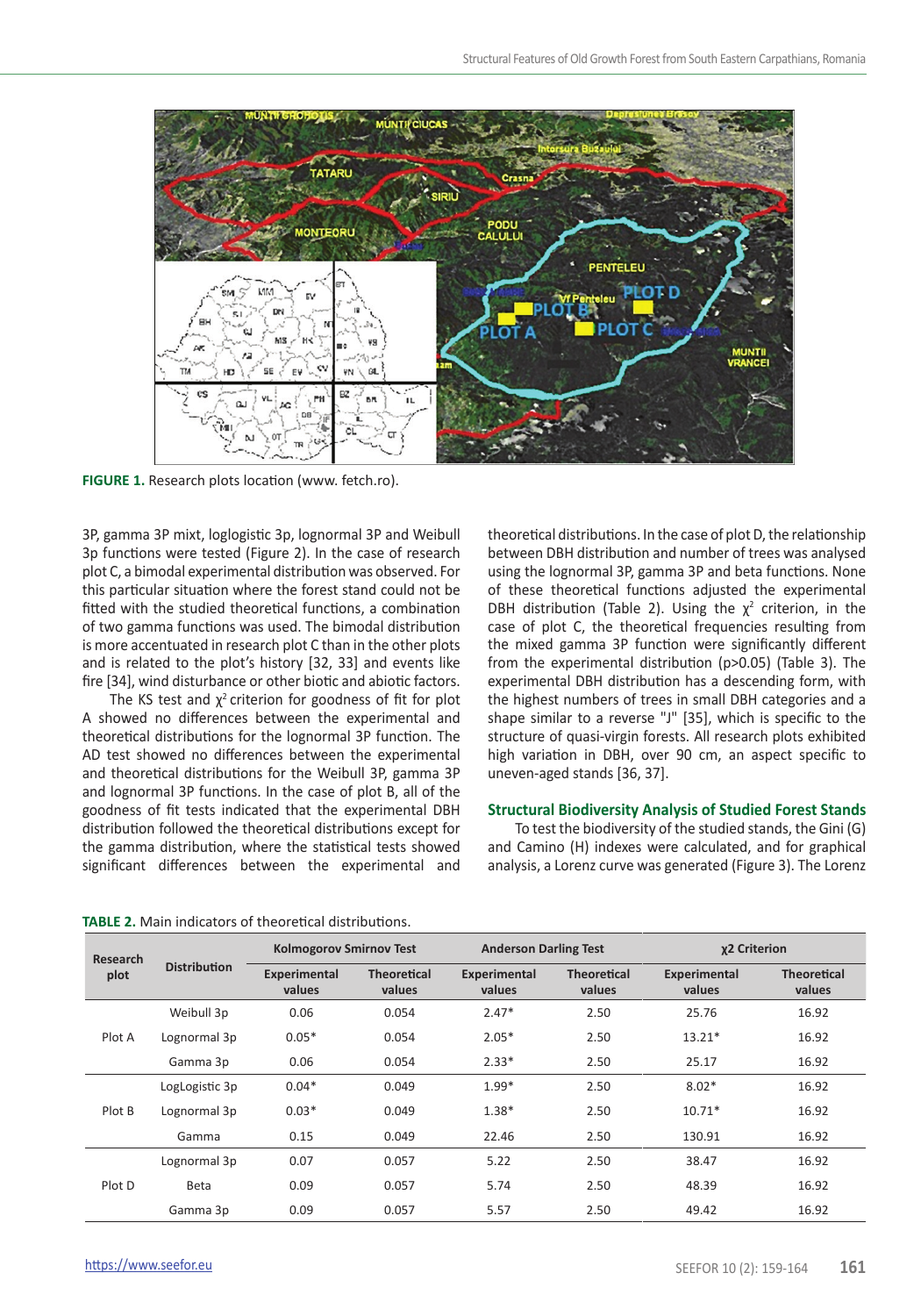

**FIGURE 2.** Fitting experimental (observed) DBH distributions with theoretical functions.

curve and the Gini indexes indicate that the studied stands have high structural biodiversity, which is specific to this type of forest ecosystem. The Gini index of the plots ranged from 0.69-0.71 which is very close to the index's maximum value of 1 [24]. The Camino index of the plots ranged between 1.62 and 1.71. The Gini and Camino coefficients calculated for the

**TABLE 3.** The results of the statistical test χ2 used to fit experimental distribution with Gamma mixt function in research plot C.

| <b>Research plot</b> | <b>Function</b> |    | χ2     | D      |  |
|----------------------|-----------------|----|--------|--------|--|
| Plot C               | Gamma           | 42 | 48.567 | 0.2254 |  |



**FIGURE 3.** Lorenz Curve for each permanent research plot.

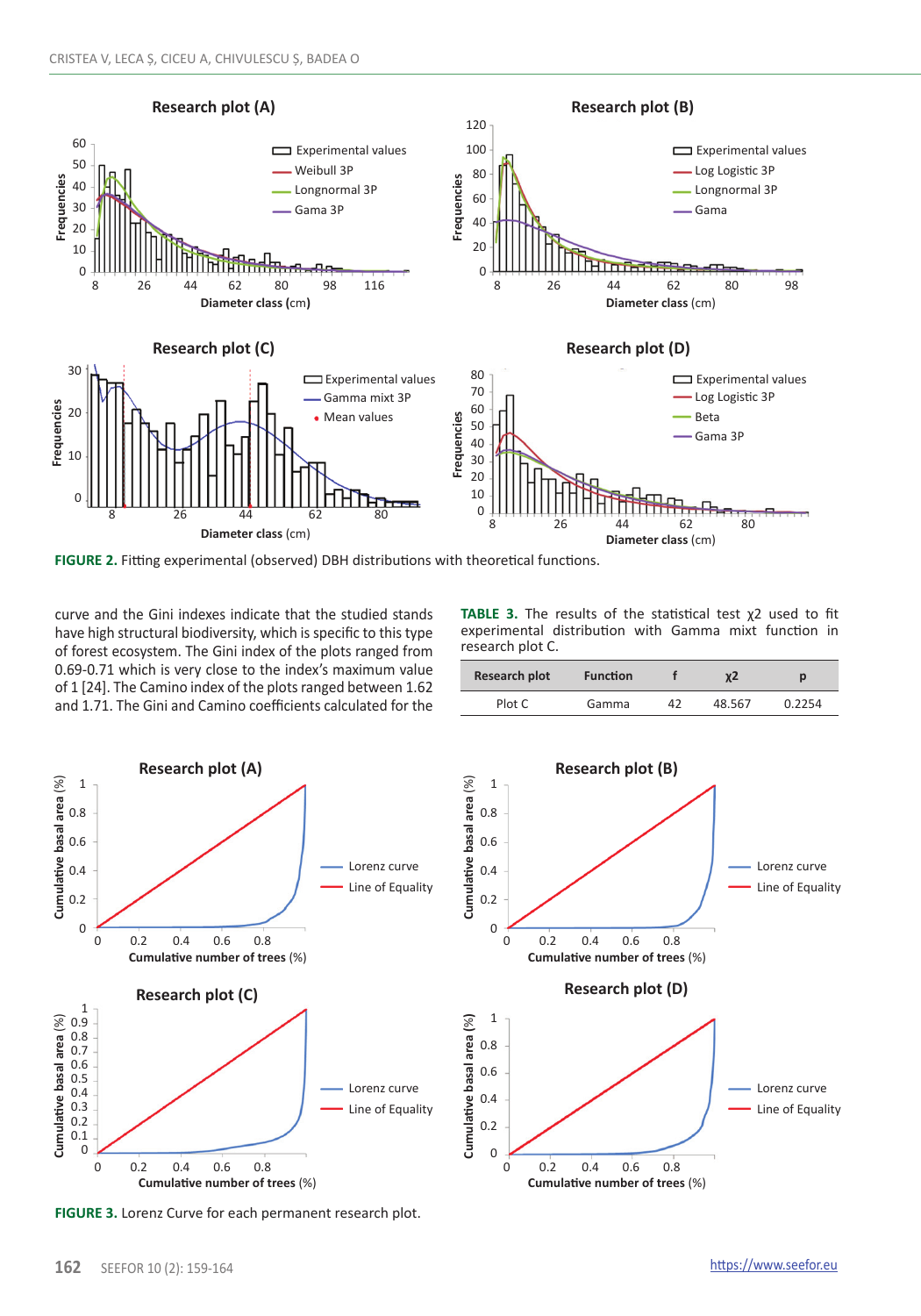forest stands in the present research are close to the values obtained for other uneven-aged forests, which emphasizes that the studied stands are characterized as uneven-aged stands [38-40].

#### **CONCLUSIONS**

Based on the results presented in this research, it can be concluded that due to their structural complexity, quasivirgin forests represent a very good scientific base for studying the natural structure and dynamics of a forest, and can be considered as "real laboratories in situ". The presence

## **REFERENCES**

- 1. REININGER H 1997 Romanian old growth forest, archetype for an ecological silviculture (in romanian). *In:* Forest magazine. Romsilva, Bucharest, Romania, pp 92-94
- 2. GIURGIU V 2013 Virgin and quasi virgin forests of Romania (in romanian). Romanian Academy Publishing Home, Bucharest, Romania, 390 p
- 3. ROMANIAN FOREST RESEARCH AND MANAGEMENT INSTITUTE 2005 Virgin forests in Romania: inventory and strategy for sustainable management and protection of virgin forests in Romania. URL: http://[www.greenpeace.](http://www.greenpeace.org/romania/Global/romania/paduri/2015-12-22_Virgin_forest_Romania_Summary.PDF) [org/romania/Global/romania/paduri/2015-12-22\\_Virgin\\_](http://www.greenpeace.org/romania/Global/romania/paduri/2015-12-22_Virgin_forest_Romania_Summary.PDF) [forest\\_Romania\\_Summary.PDF](http://www.greenpeace.org/romania/Global/romania/paduri/2015-12-22_Virgin_forest_Romania_Summary.PDF) (25 March 2019)
- 4. WIRTH C, MESSIER C, BERGERON Y, FRANK D, FANKHÄNEL A 2009 Old- Growth Forest Definitions: a Pragmatic View. *In:* Old - Growth Forests Function, Fate and Value, Springer‐ Verlag, Berlin, Germany, pp 11-33
- 5. CHIVULESCU S, BADEA O, TOMESCU R, SILAGHI D, LECA S, TURCU D 2014 Structural features of virgin beech forests in Semenic mountains. The dynamic structure of virgin beech forest P20 Semenic between 2005–2013. *Proceedings of Romanian Academy-Series B: Chemistry, Life Science and Geoscience* 16 (2): 115-124
- 6. TOMESCU R, TÂRZIU D, TURCU D 2013 Contributions to knowledge of virgin beech structure dynamics from Izvoarele Nerei – Semenic Natural Reservation (in romanian). *In*: Giurgiu V (*ed*): Virgin and quasi – virgin forests of Romania. Romanian Academy Publishing Home, Bucharest, Romania, pp 209-257
- 7. GILG O 2004 Old-Growth forest: characteristics, conservation and monitoring. Habitat and species management. Techn. Report 74, Montpellier, France, 96 p
- 8. CHIVULESCU S, LECA S, SILAGHI D, BADEA O 2016 Growth of virgin forests in the southern Carpathians. *Agriculture and Forestry* 62 (3): 39-48. DOI: https://doi.org/10.17707/ AgricultForest.62.3.03
- 9. LEIBUNDGUT H 1959 Purpose and methodology of structural analysis and growth of virgin forests (*in German*). *Schweiz Zeitschr f Forstwesen* 110 (3): 111-124
- 10. LEIBUNDGUT H 1978 About the dynamics of European virgin forest (*in German*). *Allg Forstzeitschr* 24: 686-690
- 11. LEIBUNDGUT H 1982 European primary forests of Bergstufe: presented for foresters, scientists and forest friends (*in German*). Haupt, Bern-Stuttgart, Zwitzerland – Germany, 308 p

of large-DBH trees and fast development phase alternations are signs of strong dynamics as well as a great capacity to regenerate after natural competition processes.

The protection of quasi-virgin forests should be a precondition for successful scientific research in natural science. To develop improved forest management practices, it is very important to understand the structural principles and development of natural forests. The legislative system in Romania for protection of natural areas where we still encounter natural ecosystems that are not influenced by humans must generally be improved, and very valuable quasi-virgin forest areas must be included among other natural conservation areas.

- 12. SCHUCK A, PARVIAINEN J, BÜCKING W 1994 A Review of Approaches to Forestry Research on Structure, Succession and Biodiversity of Undisturbed and Semi – Natural Forests and Woodlands in Europe. European Forest Institute, Joensuu, Finland, 71 p
- 13. AKSENOV D, KARPACHEVSKIY M, LLOYD S, YAROSHENKO A 1999 The Last of the Last: The Old-growth Forests of Boreal Europe. Taiga Rescue Network, Moskow, Russia, 63 p
- 14. PINTARIĆ K 1999 Forestry and Forest Reserves in Bosnia and Herzegovina. *In:* Diaci J (*ed*) Virgin forests and forest reserves in central and east European countries. Department of Forestry and Renewable Forest Resources - Biotechnical Faculty, Ljubljana, Slovenia, pp 1-15
- 15. COMMARMOT B, BUNDZIAK Y, BACHOFEN H, BÜRGI A 2005 Structure of virgin and managed beech forests in Uholka (Ukraine) and Sihlwald (Switzerland). *Forest Snow and Landscape Research* 79 (1): 45-56
- 16. MATIĆ S 1999 The forests of Croatia country report. *In:* Diaci J (*ed*) Virgin forests and forest reserves in central and east European countries. Department of Forestry and Renewable Forest Resources - Biotechnical Faculty, Ljubljana, Slovenia, pp 17-24
- 17. THE MINISTRY OF ENVIRONMENT AND FORESTRY 2012 Establishing criteria and indicators for identifying virgin and quasi-virgin forests (*in Romanian*). Official Monitor 668, Bucharest, Romania. URL: http://legislatie.just.ro/ Public/DetaliiDocument/141475.html (28 March 2019)
- 18. FRELICH LE, REICH PB 2003 Perspectives on development of definitions and values related to old-growth forests. *Environ Rev* 11 (S1): 9-22. DOI: [https://doi.org/10.1139/](https://doi.org/10.1139/a03-011) [a03-011](https://doi.org/10.1139/a03-011)
- 19. HETT JM, LOUCKS OL 1976 Age structure models of Balsam Fir and Eastern Hemlock. *J Ecol* 64: 1029-1044. DOI: <https://doi.org/10.2307/2258822>
- 20. VALBUENA R, PACKALÉN P, MARTI S, MALTAMO M 2012 Diversity and equitability ordering profiles applied to study forest structure. *Forest Ecol Manag* 276: 185-195. DOI: <https://doi.org/10.1016/j.foreco.2012.03.036>
- 21. CERIANI L, VERME P 2012 The origins of the Gini index: extracts from Variabilità e Mutabilità (1912) by Corrado Gini. *J Econ Inequal* 10 (3): 421-443. DOI: [https://doi.](https://doi.org/10.1007/s10888-011-9188-x) [org/10.1007/s10888-011-9188-x](https://doi.org/10.1007/s10888-011-9188-x)
- 22. DE-CAMINO R 1976 Determination of the homogeneity of stands (in Spanish). *Bosque* 1 (2): 110-115